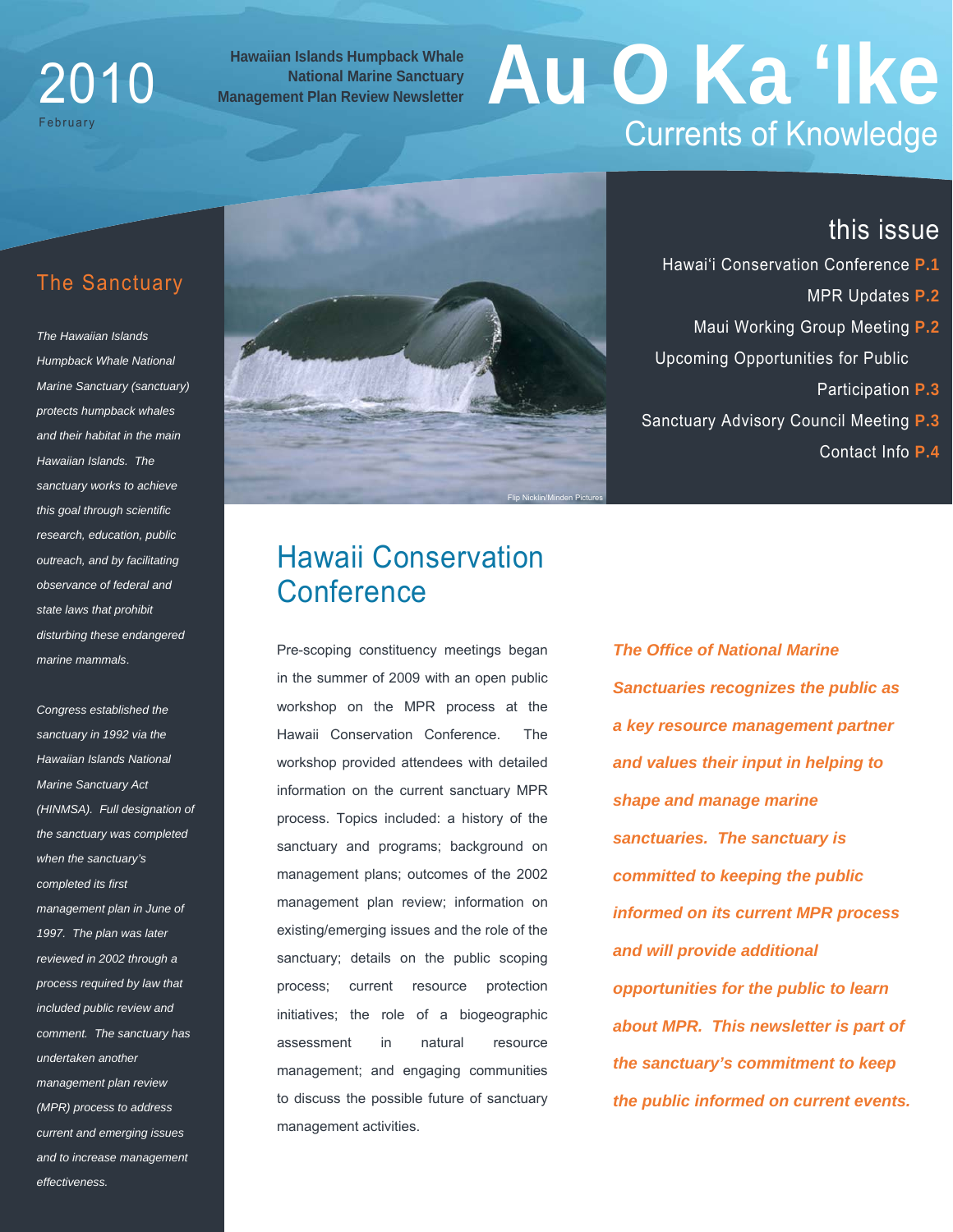## MPR Updates

Sanctuary management, staff, and members of the Advisory Council have been invited to provide periodic updates on the MPR process at a variety of meetings that have been open to the public including, among others, the Hawaiian Islands Humpback Whale National Marine Sanctuary Advisory Council, Papahānaumokuākea Marine National Monument Reserve Advisory Council and the Marine Mammal Commission. Agency partners and other interested community organizations will be updated on a regular basis throughout the MPR process.





## Maui Working Group Meeting

The Change Solutions Working Group of the Sanctuary Advisory Council is hosting a working group meeting on March 3-4, 2010 at the Maui sanctuary office to continue developing a strategy that will ensure a high level of community engagement during the upcoming public scoping process planned for this summer. The sanctuary and advisory council were excited to learn of public interest in this meeting and the MPR process. However, to be effective and productive, the council and staff can only work with a limited number of people at one time The working group asked a limited number of participants, believed to represent a variety of community interests, to attend in an effort to help increase public participation in discussions regarding the possible future direction of marine resource management as it relates to the sanctuary.

An objective of the meeting is to seek participation of constituents that may not have been involved with sanctuary issues in the past. The hope is to identify ways to hear from more people about marine resource management and make the sanctuary relevant to more people throughout Hawai'i. For that reason, stakeholders who may have traditionally helped the sanctuary, and may be thought to be likely participants, may not have been asked to participate in this particular meeting. The intent is not meant to be exclusive, but rather to broaden perspectives and identify additional ways to better engage more community members and increase public participation in the upcoming scoping process planned for late summer 2010.

Flip Nicklin/Minden Pictures/NOAA Fish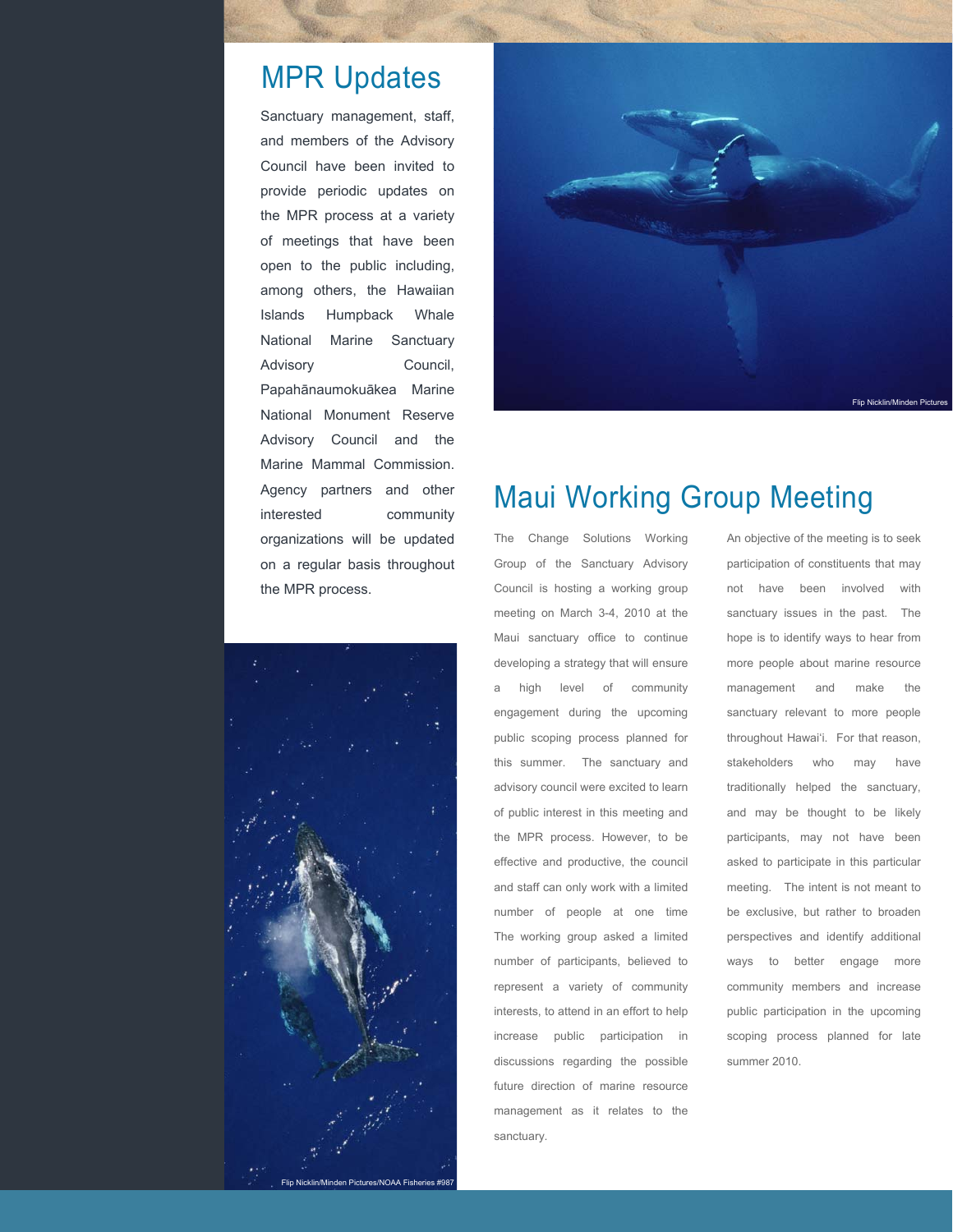

## Upcoming Opportunities for Public Participation

Opportunities similar to the March 2010 working group meeting will be provided for interested members of the community to provide input on the management plan review process. Planning is currently underway for additional prescoping constituency meetings to take place on Kaua'i, O'ahu, Moloka'i, Lana'i, Maui, and the Island of Hawai'i in late March/early April 2010. Dates and locations will be posted at *hawaiihumpbackwhale.noaa.gov* when finalized.

Any recommendations that may result from any pre-scoping constituency meetings will be presented to the full Sanctuary Advisory Council for review and discussion at their next meeting tentatively scheduled for May 25- 26, 2010 on O'ahu. At that meeting, interested members of the public are welcome to attend, provide comment to the council, and listen to the council discussions and any subsequent recommendations that may be made to the sanctuary

management regarding future opportunities to engage constituents during the public scoping process planned for late summer 2010.

Additionally, the sanctuary and advisory council are also exploring the possibility of a youth group meeting to engage students and learn more about youth perspectives on marine resource management. Stay tuned to our website for information as it becomes available.

### Sanctuary Advisory Council Meeting

**The May 2010 council meeting will be an opportunity for the council and interested members of the public to learn and provide comment on pre-scoping activities to date. Additionally, this will be an important step in advising the sanctuary with preparations for statewide public scoping meetings targeted for late summer 2010. Official information will be published in the Federal Register, released to local media, and posted on the sanctuary website at hawaiihumpbackwhale.noaa.gov.**